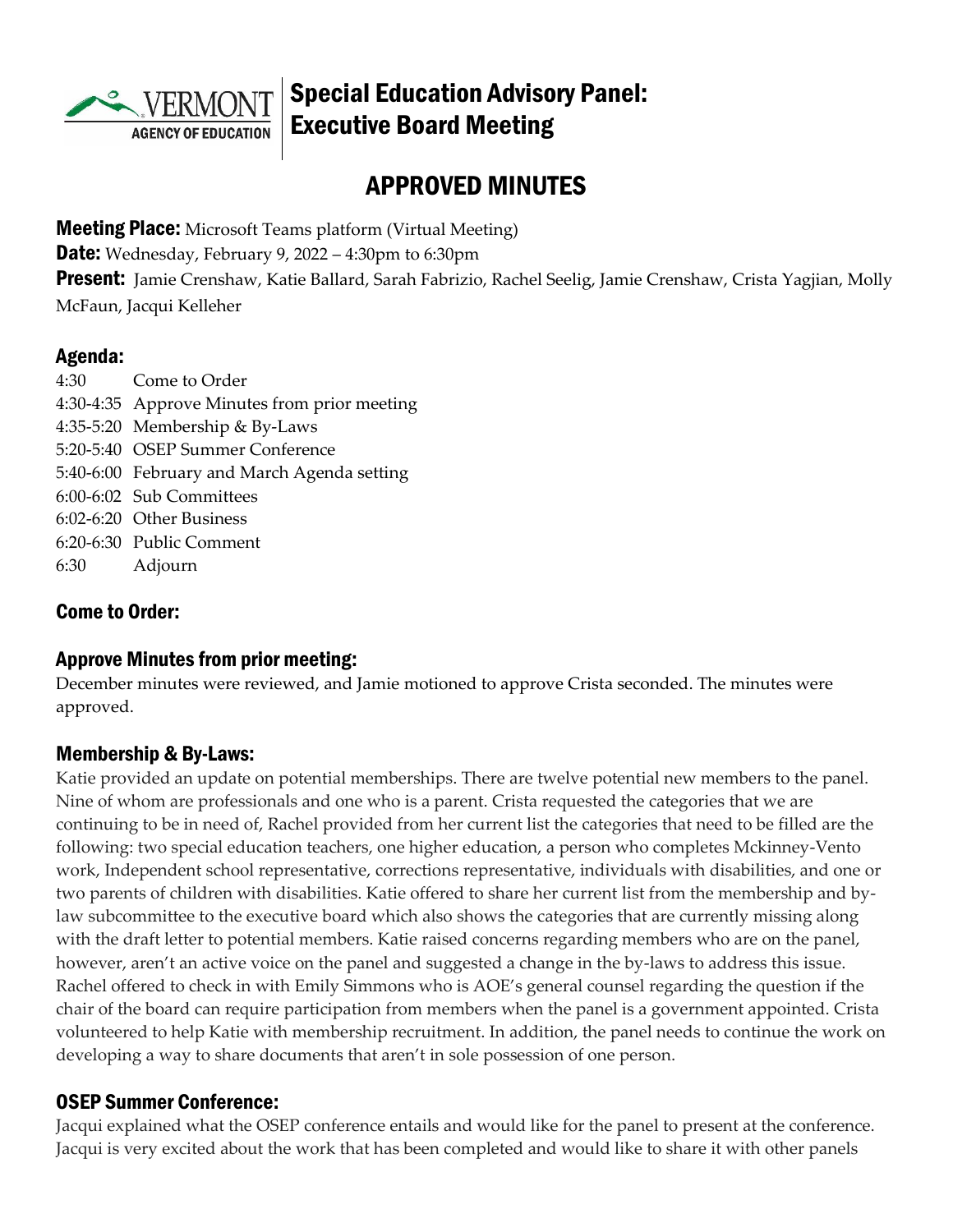across the country. Crista, Jamie, and Katie all expressed interest in being part of the present. Jacqui, Crista, Jamie, and Katie will coordinate moving forward and will report back how the presentation went.

#### February and March Agenda setting:

Rachel will send out a request to the entire panel for a story share, as we currently do not have a volunteer for the meeting. The continuation of the seclusion conversation will occur. A letter was sent, received, and reviewed by people within the AOE. Jacqui asked what the goal of the conversation will be and based on the proposed goal of the conversation she will invite the appropriate people.

The panel discussed what the goal of the conversation should be and developed three goals. The first goal of the conversation is to learn what action steps have been taken after receiving the letter from the panel. The second goal is to offer an opportunity for any additional questions or clarifications from the panel. The third goal is to raise the question, why is restraint / seclusion happening at a higher rate for students with special needs compared to the general education population? Katie raised a concern that even with a letter written to the AOE and personal testimonies given at the prior panel meeting there is not a clear approach regarding restraint, and that parents are often left feeling like their concerns and complaints are not being heard. Katie requested to invite special education directors from the Essex / Westford school district to be a part of this conversation. It was decided that this month we will start the "why" part of this conversation and potentially as part of a solution invite additional stakeholders at a future meeting. After the restraint conversation we will move to discussing closing the achievement gap. After reviewing the data presented at prior meetings Jacqui suggested asking stakeholders on the panel what they feel there is a gap. It was requested that panel members are given advance notice of this agenda item to be prepared to discuss this agenda item. The advanced notice will be given to panel members. It was also discussed that the panel has already put forth an unmet needs document which includes concerns that unmet needs subcommittee members have already raised regarding the achievement gap. There will also be an agenda item around transition age youth, transfer of rights, and alternatives to guardianship. A request was made by a community of practice led by the DD Council to bring this issue to the panel's attention. It was agreed that this would be given 25 minutes. Rachel will let DD Council know they are on the agenda.

#### Sub Committees:

Due to the length of discussion on the March agenda this item was not discussed.

## Other Business:

Jacqui made a request for twenty minutes of the meeting to be a discussion regarding a statewide IEP and would like feedback from the panel regarding this idea. Rachel agreed to put the statewide IEP topic on the agenda and will move public comment to the beginning of the agenda. Jamie requests that information regarding a proposed statewide IEP is sent ahead of time to help guide the discussion.

#### Public Comment:

None.

## Adjourn:

Sarah motioned to adjourn the meeting and Jamie seconded. The meeting adjourned at 6:12pm.